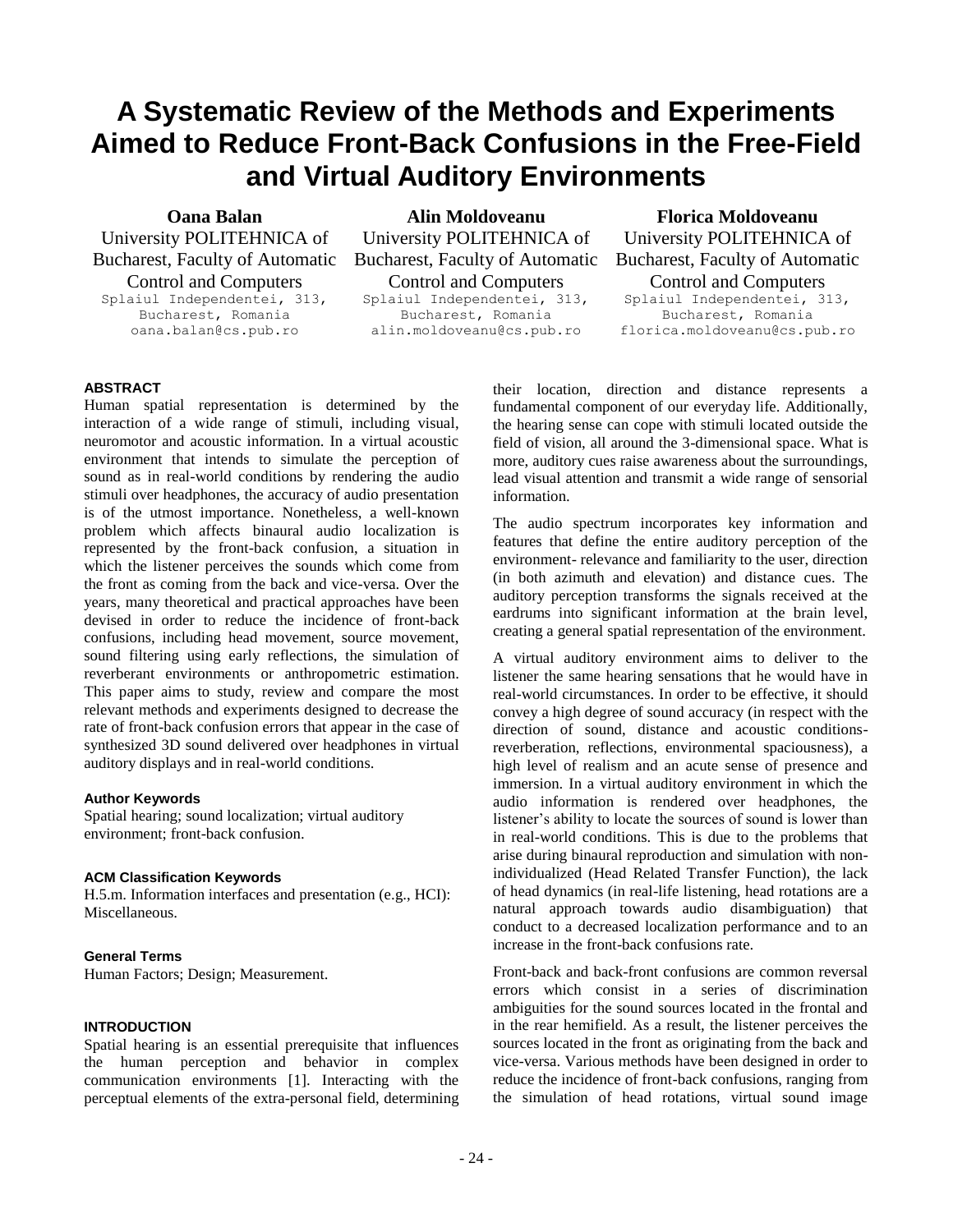displacements, the use of individualized HRTFs, the addition of early reflections, the reproduction of reverberant environments or HRTF estimations based on anthropometric measurements.

This paper aims to present, describe and compare the most notable approaches (methods, techniques and experimental procedures) that have been devised over the years in order to decrease the rate of reversal errors under normal listening conditions (when the sound is conveyed by loudspeakers) and virtual sound source conditions (when the binaural synthesized audio stimuli are rendered over headphones).

# **SOUND LOCALIZATION**

Sound localization is an essential aspect of our everyday lives, as it is highly related to our performance and personal security. Humans are able to localize sounds from the very beginning of their lives and localize with great accuracy even in unfavorable conditions [2]. For instance, the direction and distance of an emitting sound can be perceived earlier and more accurately using the hearing sense than by searching the source into the visual field. As hearing is a 3-dimensional sense, it is based on the association of 2 distinctive localization judgments: the auditory perception from the horizontal plane and the sensory awareness that comes from the vertical plane.

Sound localization depends on various physical, psychological and behavioral factors that influence the auditory system. In the field of psychoacoustics, they are known as localization cues. The main localization cues which affect spatial perception are: monaural, binaural, dynamic, visual and memory cues. While the monaural cues are related to the degree of filtering of the external ear, head and torso, binaural cues refer to the difference in time and intensity level of the audio signals reaching the inner ear. In addition to this, the anatomical characteristics of the listener's body influence sound localization by creating an individualized feature that uniquely modifies the frequency spectrum of each incoming sound. This specific acoustic component is known as the Head Related Transfer Function, a response that describes how the ears perceive an audio signal coming from a particular point in space. Besides, sound localization depends on the head or body displacements, the interest and motivation of the listener, a certain level of training and adaptation, the familiarity with the sound or the interference with the visual sense.

## **LOCALIZATION ERRORS**

Reversal errors represent localization judgments indicating to the opposite direction than the actual position of the sound source. The listener makes an ambiguous supposition concerning the location of the incoming audio signal, pointing to its mirror image across the interaural axis - they can be front-back, left-right or up-down confusions. For instance, for a sound source located at 60 degrees in the frontal hemisphere, the listener can perceive an apparent position at 120 degrees, in the rear hemisphere [10].

Reversal errors are caused by the spherical shape of the head, by the reflections of the environment, interferences with other objects or sounds and modifications in the spectrum of the wave, caused by identical levels of ITD (Interaural Time Difference) and ILD (Interaural Level Difference), especially under headphones conditions playback. For any azimuth angles in the frontal hemifield, between 0 and 90 degrees, the locations which share the same ITD are symmetrical to the interaural axis, in the range 90-180 degrees. ITD and ILD are ambiguous localization cues, as they share a single value not only to a specific position in space, but to a larger area of sound sources, called "cone of confusion" [3]. Assuming that we have a fixed, spherical head, with both ears situated symmetrically on the left and right side of the head, the multitude of spatial locations that share the same values of ITD and ILD describe the surface of a cone which contains an infinite number of ambiguous points that are difficult to be identified and localized [4]. Front-back confusions appear more commonly in the presence of short, discontinuous or narrowband sounds. While left-right (or right-left) confusions are rather rare (less than 2% of the total localization errors), front-back confusions are more often encountered, especially in virtual auditory environments rendered over headphones.

The ITD is determined by the path length difference between the sound source and the two ears of the listener. The iso-ITD represents the hyperbolic surface of rotation that is symmetrical to the interaural axis. The intersection of the ILD and ITD volumes is a torus-shaped volume, called torus of confusion, whose volume increases as the sound source approaches the median plane [5].

Virtual auditory displays use 3D sounds to convey to the listener the same sound perception as in real-world environments. They enhance immersion and give the feeling of actually "being there". Spatial auditory displays convey spatial information concerning the constitutive elements of the environment to the listener by using the hearing sense as the main perceptive channel. Thus, the locations are encoded by directional sound sources which give the user the ability to investigate and to navigate the virtual settings as he would have explored a real-world, natural setting. Headphone playback is preferable because it provides full control over the audio representation of the environment at both ears, in a natural and realistic style. In addition to this, real-time audio rendering, in combination with head-tracking devices are able to simulate the change in audio perception which accompanies the listener's head movements [4]. Both accurate localization perception and increased realism and immersion are enhanced by 3D binaural sounds. Thus, they need to be reproduced as faithfully as possible, in order to provide improved naturalistic hearing experiences for the listeners who are engaged in the virtual auditory environment. The most employed techniques aimed to enhance the sense of presence and to offer an accurate audio spatial perception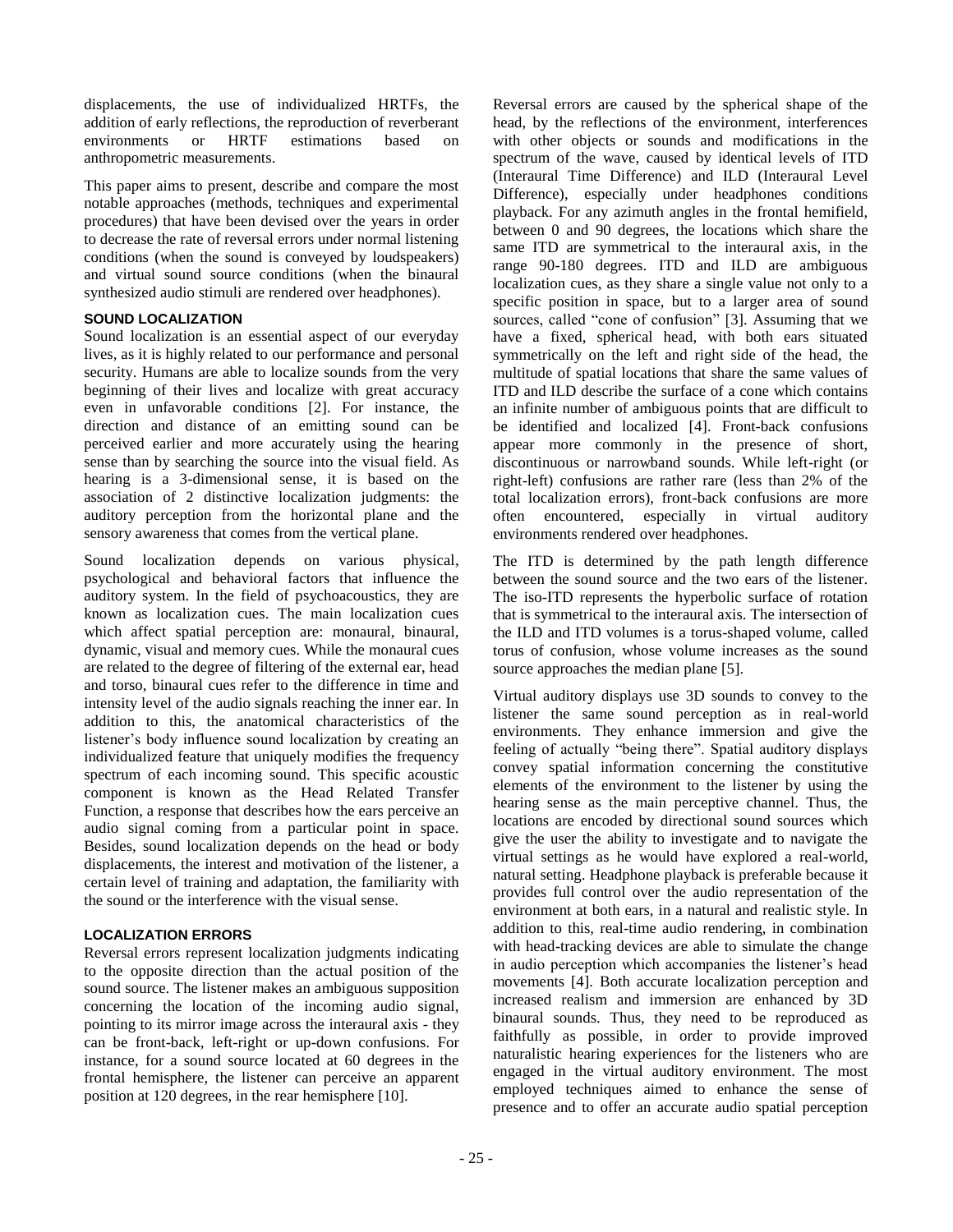are: technological and methodological approaches designed to maintain constant the listener's orientation towards the sound source by using a head-tracking device or by employing a virtual head-tracking algorithm, individualized pairs of HRTFs that correspond to the listener's anatomical features- ears, shoulders and torso and audio processing techniques for the synthesis of reverberant environments, based on HRTF filtering with early sound reflections which are supposed to play an important role in sound localization, as the listener makes his localization directional judgment based on the first audio waves arriving at the ears. Nonetheless, a virtual auditory display will not reach its purpose of conveying a full auditory representation of the environment unless it will not offer an accurate sound localization perception.

Headphone rendering of the sound in these types of applications leads to a series of limitations that cause localization errors and perceptual misjudgments. For instance, the first concern is caused by the inability to correctly localize the sound sources coming from the front and from the back hemifield. The second is that sound localization cues are highly individualized and userspecific. To ensure accurate sound localization, measurements of the HRTF for each listener are highly required. Thirdly, in order to convey a relevant spatial and directional perception, the spectrum of the sound needs to have a broad bandwidth, composed of a large variety of frequency ranges and should incorporate monaural cues pointing to the incoming spatial location in both the horizontal and the vertical plane [6].

# **FRONT-BACK AND BACK-FRONT CONFUSIONS**

Different experiments showed that the incidence of frontback confusions is higher for synthetic spatial sources and 3D audio rendered over headphones in virtual auditory environments. This is caused by the use of nonindividualized HRTFs and by the quality of the playback technique. Some authors consider that front-back confusions are not localization errors. However, the majority of researchers believe the contrary, treating and evaluating the reversal errors separately from the angular precision errors that occur out of the cone of confusion.

HRTFs are highly dependent on the anatomical dimensions and characteristics of the human body - the internal and external ear, head, shoulders and torso, which significantly interfere with the auditory perception. Front-back confusions tend to be more often encountered than backfront confusions, especially in the horizontal plane, along 0 degrees in azimuth.

The experiment of Wenzel et al. [7] showed that the use of non-individualized HRTFs led to a significant increase in the rate of reversal errors for the virtual source condition. This is due also to the degradation of spectral cues during HRTF synthesis. The small errors added by the HRTF processing and the use of generic HRTFs introduce jitter

and noise, conducting to spectral modification in the shape of the impulse response (shifts and reductions of the peaks and valleys specific to the HRTF). In addition to this, it has been observed that visual stimuli play an important role in sound localization for the sources situated on the cone of confusion.

Reversal errors can be disambiguated by introducing visual stimuli, dynamic cues (such as head or source image movement), the use of familiar sounds and the simulation of reverberant environments enhanced by room acoustics features. In what concerns head rotations, the experimenter needs to use a head-tracking device to measure the directional motion performed by the listener. Nonetheless, head-trackers are expensive, impractical, difficult to calibrate and to use in real-world environments.

Wightman and Kistler [8] [9] showed that front-back ambiguities can be reduced if the user is aware of the location of the sound source. Thus, by managing the motion of the incoming audio signal relative to his own frame of reference, the listener obtains similar front-back localization accuracy and reversal ambiguity decreases as in the case of real or virtual head movements. As during freefield simulation it is difficult to move the sound sources and to have control over them, this form of front-back confusion resolution is available only in 3D audio-based virtual auditory environments. In addition to this, several researchers have intended to improve generic HRTFs through anthropometric customization based on the anatomical measurements and shape of the listener's external ear, as well as on acoustic raytracing [10].

#### **METHODS TO REDUCE FRONT-BACK CONFUSIONS Head movement experiments**

In 1940, Wallach [11] demonstrated that head movement during the presentation of an audio signal represents a reliable cue for the differentiation of sound direction, providing a complete localization perception and spatial judgment. During head movement, the level of the binaural cues is modified and the pattern of their change determines the sound direction.

The angle between the direction of sound and the interaural axis is called "lateral angle". During head movement, the position of the interaural axis is being modified, causing a displacement of the lateral angle. It is this shift of orientation which leads to a modified perception of the incoming sound source. Wallach noticed that not only a simple head rotation is effective for accurate localization, but also a tilting from side to side (or nodding). He concluded that any head movement is able to improve sound localization as long as it produces a rotation around an axis contained in the median plane of the head.

The perceptual factors which need to be taken into account in the process of localization are the modifications in the values of the binaural cues and the data sets representing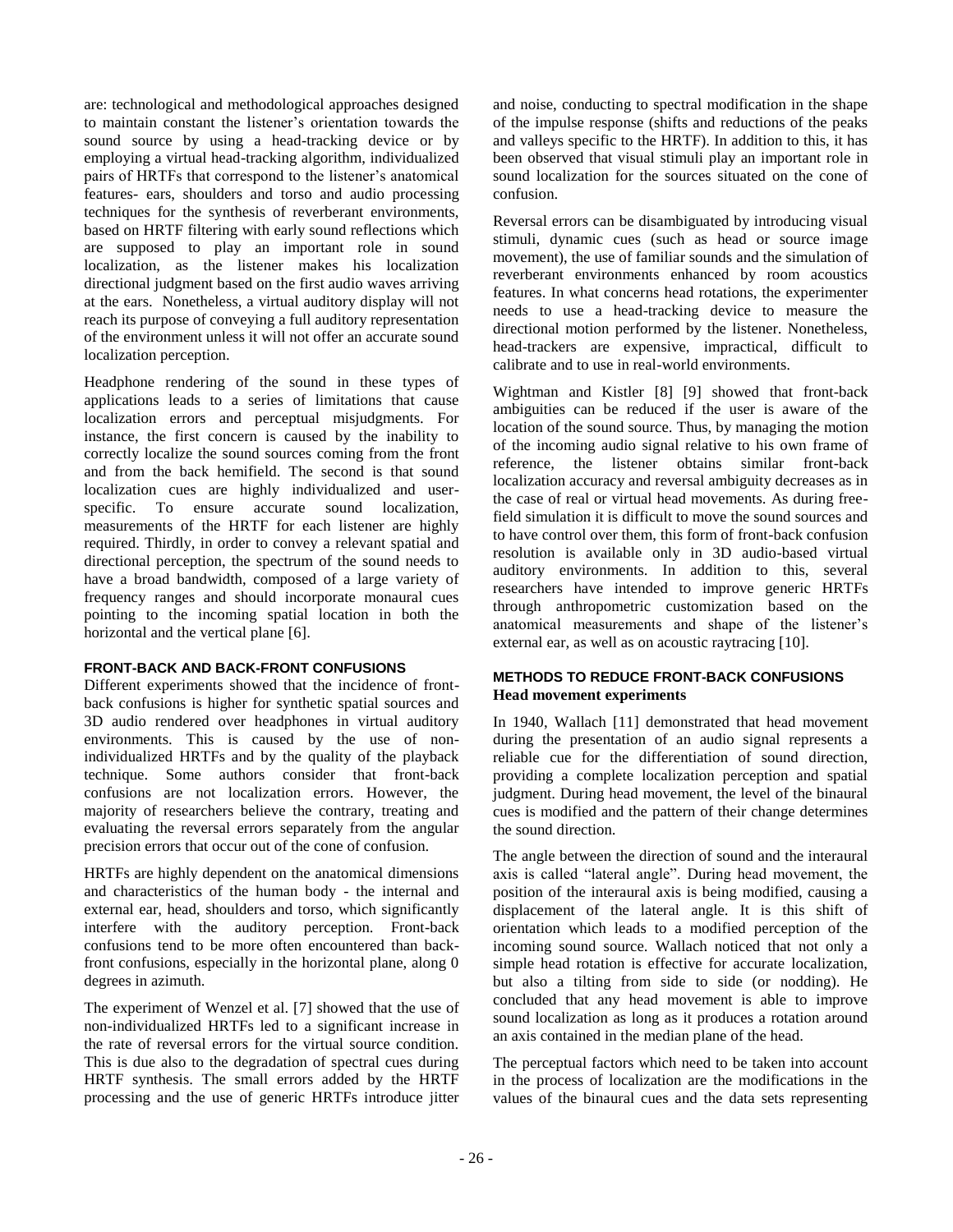the tracked positions of the head during actual movements. During head movement, there are 3 categories of sensory data that affect the localization perception: proprioceptive sensations obtained from the neck muscles involved in the process of movement, visual information and the stimulation of the vestibular apparatus.

#### **Body movement experiments**

The study described in [12] presents a method that uses body motions (not head movements) for mitigating frontback confusions that occur in a virtual auditory environment. The initial azimuths of the sound sources were 40, 60, 80, 100, 120 and 140 degrees to the left and right. The tracks the listener had to pursue resulted in final changes of 4, 8, 12 and 16 degrees in azimuth between the initial and the final position. The perception of front and back sound source locations (48 spatialized continuous noise bursts, stationary in respect with the real-world frame of reference) was recorded before and after the user walked the distance indicated. The results demonstrate an improvement in the ability to localize front-back audio sources as a result of walking in the forward direction, alongside the source. This is due to the continuous change in the azimuth and distance values that makes the listener to be aware of his position in space and to continuously update the perception of the sound location in the front or in the rear hemifield. The azimuth differences (between the initial and the final position) of 12 or 16 degrees offer the best rate of front-back accuracy. As a result, the body dynamic cues are able to reduce the incidence of reversal errors and to disambiguate localization on the cone of confusion within a relatively narrow angular range.

## **Source movement experiments**

In the sound localization experiments in which head movements are allowed, a significant drawback lies in the difficulty of using special hardware systems, such as head trackers. Yet, the sound image movement approach is based only on a sound processing method that produces a continuous shift in the HRTFs corresponding to the direction of the head, leading to a more advantageous way of simulating head rotations than the natural, real-world technique. In addition to this, the supplementary dynamic cues introduced in [13] are able to enhance localization, without requiring the listener to have control over the displacement of sound. The swing sound image method was initially developed by Kudo et al. [14], in order to improve spatial auditory perception in virtual environments that use digitally processed signals which were filtered with nonindividualized HRTFs. Additionally, the sweep method is intended to reduce the incidence of front-back confusions through a continuous change in the values of the dynamic cues, such as spatial direction and time-based cues [13].

## **Early reflections effect on front-back disambiguation**

It is believed that by adding early reflection to the sound played in a virtual auditory display, the listener will be given the perception of being immersed in a real-world acoustic environment (that contains reflections and reverberations) and thus improve his audio localization skills.

# **Perceptual feedback based training**

In order to reduce the incidence of sound localization misjudgments (both angular precision errors and reversal errors), it has been demonstrated that a short period of acoustic adaptation to the altered hearing conditions is a necessary prerequisite that can significantly improve the spatial acoustic resolution in virtual auditory environments. Many sound localization experiment propose extensive training sessions, aiming at familiarizing the subject with the perception of 3D sounds (synthesized from nonindividualized HRTFs) through a multimodal sensory experience [15] [16] [17]. The main advantage of this method is that the listeners learn how to adapt to the perception of generic sets of HRTFs, instead of modifying the spectral characteristic of the HRTFs to suit the auditory features of each listener apart [18]. A detailed description of the studies and experiments that focus on training the sound localization accuracy in virtual auditory environments through perceptual feedback based training can be found in [19].

The smallest head displacement that needs to be performed in order to record a significant reduction in the front-back confusion rate is of 2 degrees, when listening to pink noise sound stimuli, under free-field listening conditions [4]. At the same time, for broadband white noise presentation, a 4 degrees head rotation is sufficient for front-back disambiguation, although the highest accuracy is achieved when performing a displacement of 32 degrees [6]. However, for narrowband white noise stimuli, a movement of 10-20 degrees is mandatory [20].

In order to reduce the reversal errors, for both head and source movement experiments, under both virtual and freefield listening conditions, the subject is required to be aware and in control of the head, respectively source image spatial displacement [3]. For the source movement tests, the best swing angles to ensure efficient sound localization range between 4 to 8 degrees [14] [3] [21]. Nonetheless, in the experiment presented in [21], an angular displacement higher than 4 degrees is perceived as a moving source [3].

The swing sound image method (with the most effective swing angle of 8 degrees) reduces the incidence of frontback confusions (even for the non-individualized HRTF condition), as the swing presents a discrete, repetitive rendition of sound which makes the listener to become more aware of the direction of sound [14]. Correspondingly, the incidence of front-back confusions was lower for the moving auditory scene in both anechoic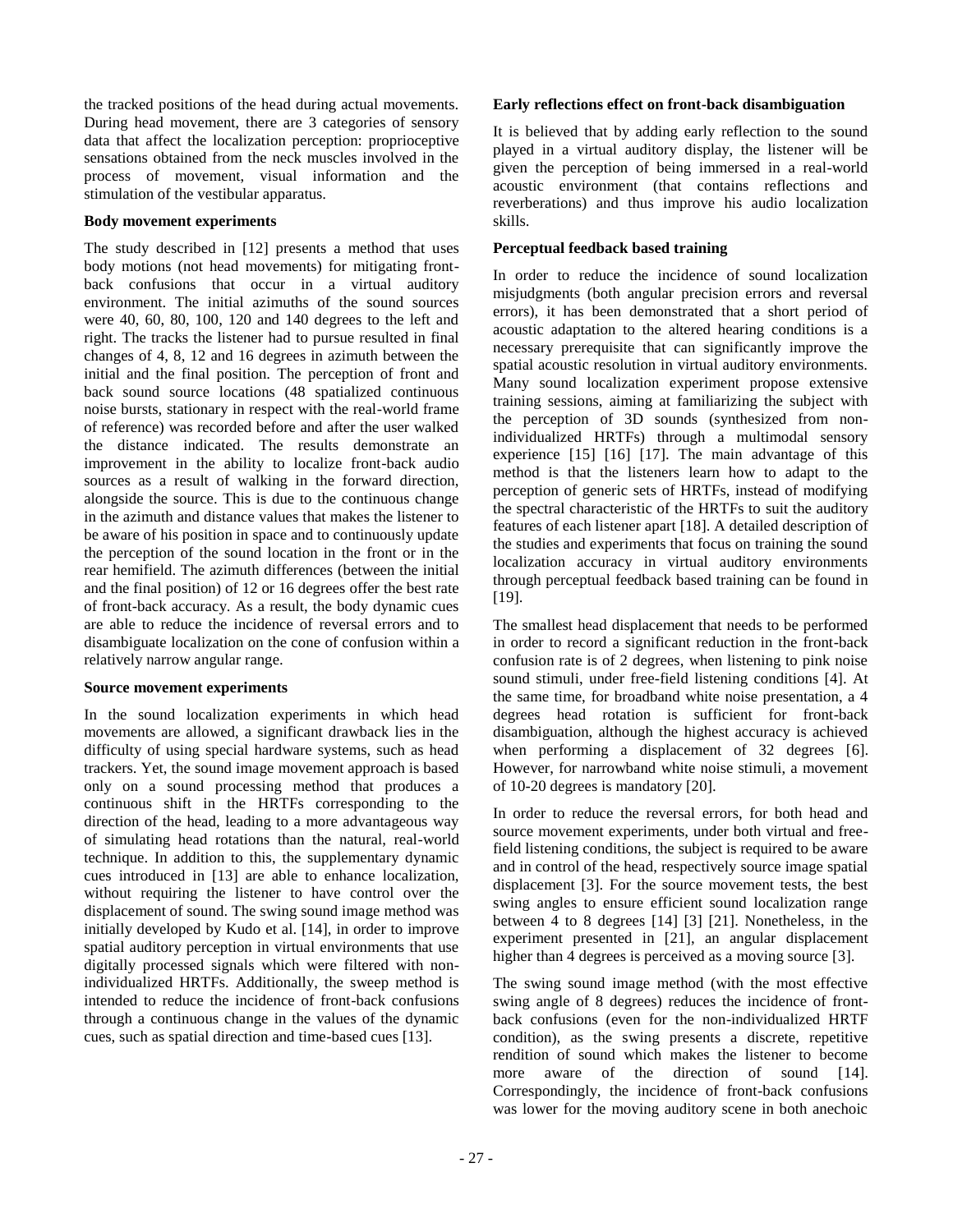and reverberant environments [22]. Besides the swing method, the sweep approach reduced front-back confusions by 35% and 14% in the back [13].

In what concerns training as a method for improving localization judgment, white noise has proven to be a more efficient stimulus than pink noise. As a result, in the experiment described in [23], the front-back confusion rate reduced by 25% and the up-down confusion level decreased by 11% when listening to white noise, while when listening to pink noise, the rate of reversal errors decreased by 9.3% between the pre-test and the post-test sessions of the experiment [18].

The white noise was also effective for reducing front-back confusions in reverberant acoustic environments. The frontback confusion rate was lower in the reverberant condition than in the anechoic condition. This supports the belief that localization accuracy can be improved by adding reflections to a 3D auditory environment [22]. In consequence, azimuth localization errors are reduced in the full auralization condition. Thus, in the experiment presented in [22], the reversal errors percentage was lower in the reverberant condition than in the anechoic condition. By contrast, adding early reflections and reverberations to speech stimuli did not improve the front-back confusion rate.

Also, for other type of stimuli [24] [25], head movement, in combination with a reliable training procedure, succeeded to reduce the incidence of reversal localization misjudgments in virtual auditory environments between the pre-test and the post-test sessions of the experiments, from 59% to 28% [25] and from 11.2% (during the training procedure) to 8.5% (in the post-test phase) [24].

When performing a comparative study between the head movement and source movement methods, we can easily notice that a head displacement of at least 2 degrees (when listening to pink noise) and 4 degrees (when listening to white noise) is sufficient for reducing the front-back confusion rate. These results are close to those obtained in the experiments based on source image virtual movements (between 4 and 8 degrees), demonstrating that source image displacement can successfully replace head tracking methods in virtual auditory environments.

Moreover, it should be emphasized that sound source motions did not influence only the front-back perception, but they also conducted to a decrease in the rate of "in the head localization" errors [21]. Referring to the rate of sound externalization errors, it decreases in the reverberant condition (from 60% errors in the anechoic to 21% errors in the reverberant condition) [25].

# **DISCUSSION**

Results of the experiments presented above conclude almost unanimously that head and body movements improve localization for the sound sources which are positioned in the front and rear hemifields. The rate of front-back confusions with virtual sources is higher than with real sources [3]. However, natural, self-initiated head rotations reduce the incidence of front-back confusions, even for virtual sources.

#### **CONCLUSIONS**

This paper presented a review of the most important methods designed to reduce the incidence of front-back confusions in both the free-field and virtual auditory environments. Our study concluded that head movements and sound source image movements are the most reliable techniques aimed at disambiguating sound localization in the front and rear hemifields. In addition to this, sound localization in reverberant environments offers the listener a complete perception of the extrapersonal space, including accurate judgment of the direction of the incoming sound in the case of audio sources positioned on the cone of confusion.

#### **ACKNOWLEDGMENTS**

This project has received funding from the European Union's Horizon 2020 research and innovation programme under grant agreement No 643636 "Sound of Vision. This work has been funded by University Politehnica of Bucharest, through the "Excellence Research Grants" Program, UPB – GEX 2017. Identifier: UPB- GEX2017, 18 from 8.09.2017/2017 SAFE-VR.

#### **REFERENCES**

- 1.Ahveninen, J., Kopčo, N., Jääskeläinen, I.P., Psychophysics and Neuronal Bases of Sound Localization in Humans, Hear Res, 307, 86-97, (2014)
- 2.Zotkin, D.N., Hwang, J., Duraiswami, R., Davis, L.S., HRTF Personalization Using Anthropometric Measurements, Applications of Signal Processing to Audio and Acoustics, 157-160, (2003)
- 3.Wightman, F.L., Resolution of Front-Back Ambiguity in Spatial Hearing by Listener and Source Movement, J Acoust Soc Am, 105(5), 2841-53, (1999).
- 4.Hill, P.A., Nelson, P.A., Kirkeby, O., Resolution of Front-Back Confusion in Virtual Acoustic Imaging Systems, Journal of the Acoustical Society of America, 108(6), (2000).
- 5.Shinn-Cunningham, B.G., Santarelli, S., Kopco, N., Tori of Confusion: Binaural Localization Cues for Sources Within Reach of a Listener, J Acoust Soc Am, 107(3), 1627-36, (2000).
- 6.McAnally, K.I., Martin, R.L., Sound Localization with Head Movement: Implications for 3D Audio Displays, Frontiers in Neuroscience, 8, (2014).
- 7.Wenzel, E. M., Arruda, M., Kistler, D. J., Wightman, F. L., Localization using non-individualized head-related